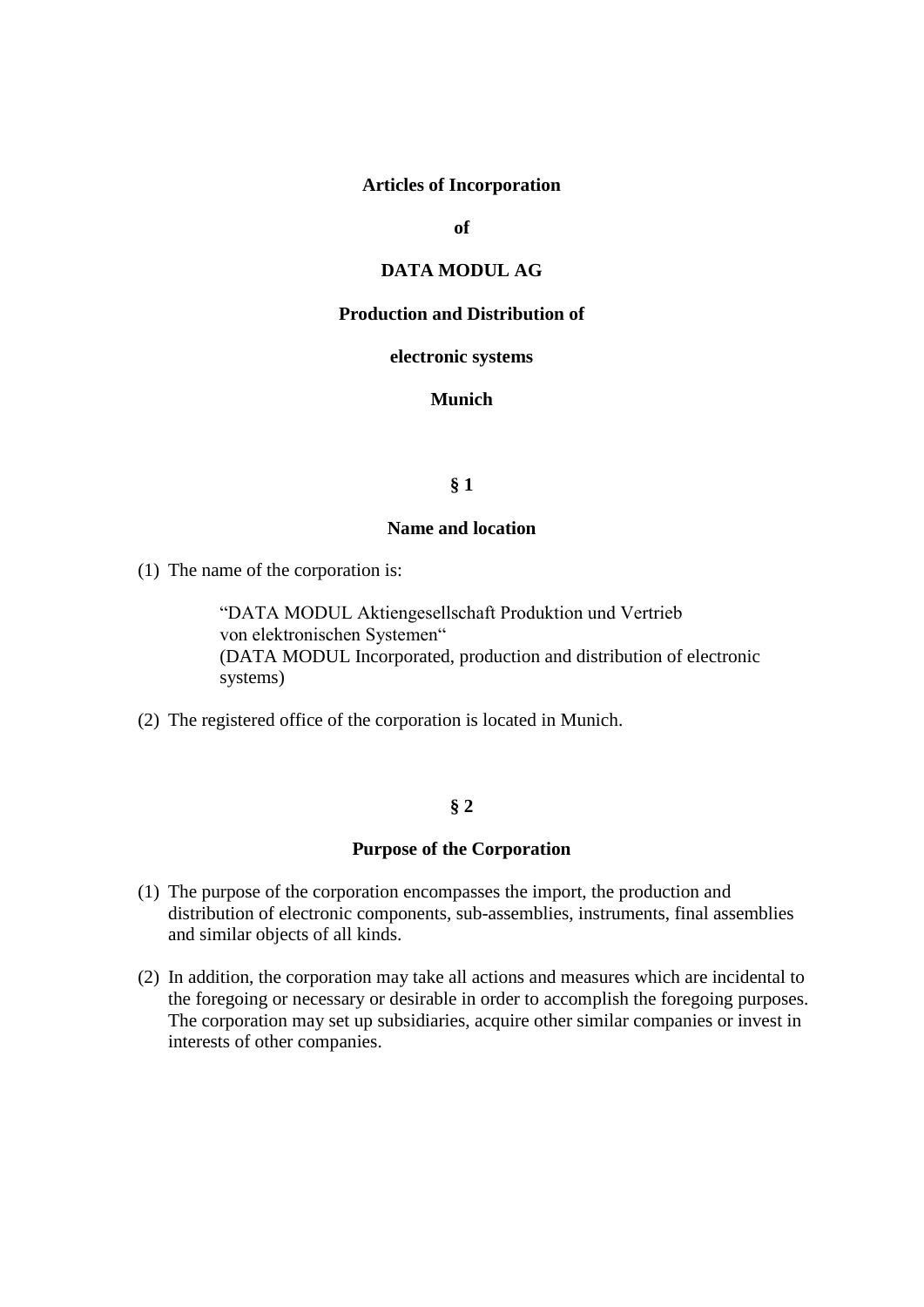# **Capital Stock**

- (1) The capital stock of the corporation amounts to  $\epsilon$  10,578,546.00. It is allocated into 3,526,182 registered bearer shares (Stückaktien).
- (2) The form and content of share certificates, dividend coupons and renewal coupons shall be determined by the Management Board upon approval of the Supervisory Board. The same is true for debentures and interest coupons. Instead of a certificate representing individual shares, the corporation may issue certificates representing global shares. Securitization of shareholders' rights to stock certificates is disallowed. The beginning of profit participation for newly issued shares may vary from paragraph 60, Section 1, of the German Stock Corporation Act (Aktiengesetz).
- (3) The Management Board, with the approval of the Supervisory Board, is authorized to increase the capital stock of the corporation in the period up to July 2, 2020 by a total amount of  $\epsilon$  5,289,273.00, in a lump sum or in partial amounts, by issuing new nopar-value bearer shares in exchange for contributions in cash or kind. The Management Board, with the approval of the Supervisory Board, will decide on the issue of the new shares, the rights attached to these shares and the terms of issue.

The new shares are to be offered to the shareholders for subscription as a matter of principle. The Management Board, with the approval of the Supervisory Board, is however authorized to exclude shareholders' subscription rights

a) for fractional amounts,

b) in case of capital increases against contributions in kind, particularly in conjunction with acquisitions of companies or parts thereof, investments in companies or their assets, or business combinations, as well as

c) in case of capital increases against cash contributions, if the total prorated value of capital stock attributable to the new shares does not exceed 10% of capital stock. The issue price of the new shares must not be significantly lower than the trading price of the corporation's existing shares.

The Supervisory Board is authorized to amend the Articles of Incorporation to reflect the extent of the capital increase from authorized capital.

### **§ 4 Duration of the Corporation, Fiscal year**

The corporation is created for an unlimited time. The financial year is the calendar year.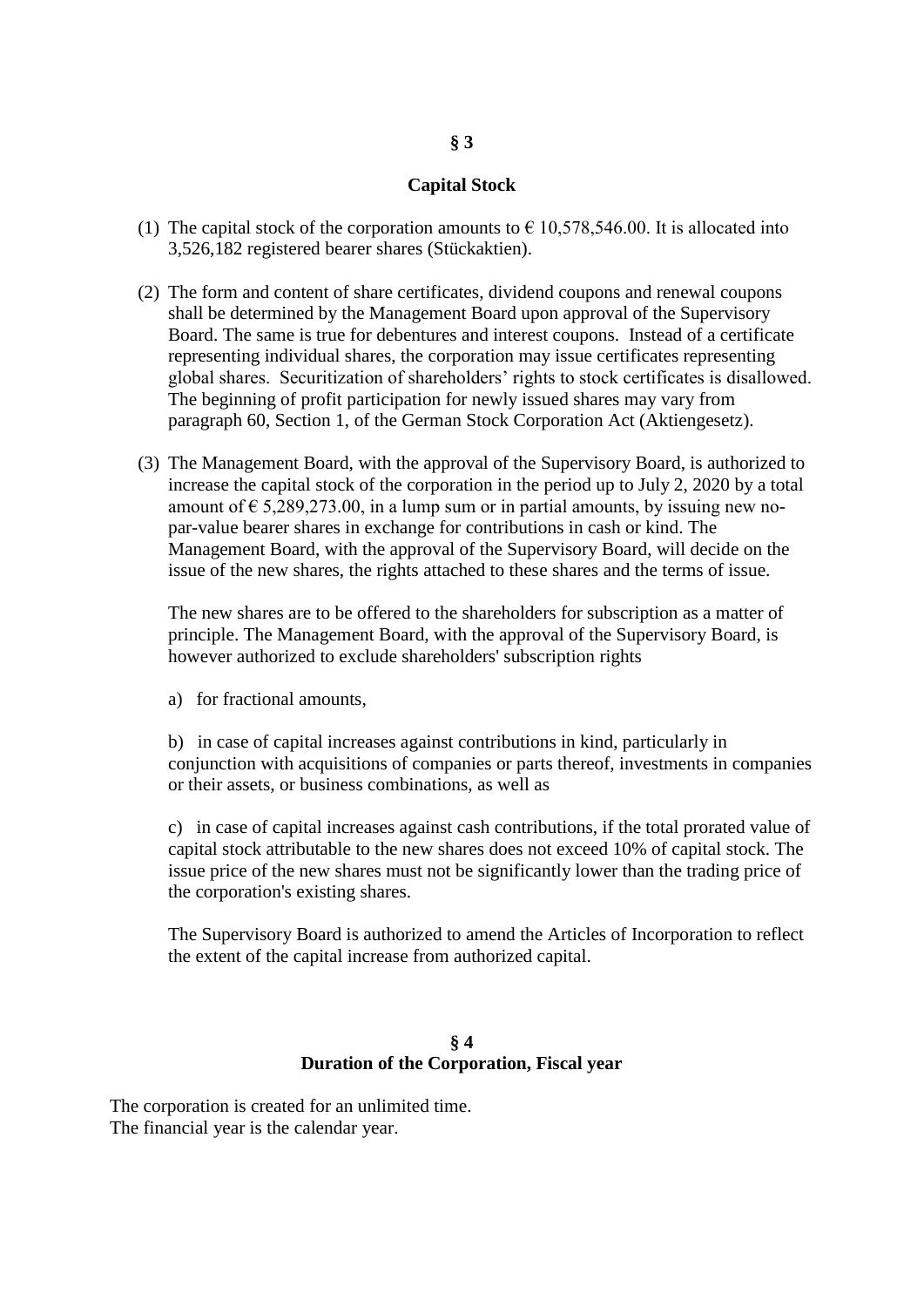## **§ 5 Operational elements**

The operational elements of the Corporation are the Management Board, the Supervisory Board and the Shareholders' Meeting.

## **§ 6 The Management Board**

- (1) The Management Board consists of one or more members. The number of members shall be determined by the Supervisory Board. Even when the amount of capital stock exceeds that amount as stated in paragraph 76, Section 2, Sentence 2 of the German Stock Corporation Act (Aktiengesetz), the Supervisory Board may resolve that the Management Board consists of only one member.
- (2) The Supervisory Board appoints the Chairman or speaker of the Management Board, as well as the Deputy Chairman or deputy speaker of the Management Board. In addition, the Supervisory Board may appoint assistant members of the Management Board.
- (3) If the Management Board consists of a sole member, he represents the corporation alone. If the Management Board consists of more than one member, the Corporation will be represented jointly by two members of the Management Board or by one member of the Management Board together with one holder of a general commercial power of attorney (Prokura). The Supervisory Board can designate that only one member, more than one member, of every member or the Management Board is permitted to represent the Corporation solely, even when the Management Board consists of more than one member.
- (4) Each member is permitted to undertake legal transactions in the name of the corporation with itself as representative of a third party

# **§ 7 Responsibility and Authority of the Management Board**

- (1) The Management Board transacts business on behalf of the corporation according to law and these articles of incorporation. It is responsible to inform the Supervisory Board about all important business events, and to report about the development of the business at periodic intervals. Unusual developments such as plan variances, losses on receivables and increases in allowances are especially subject to be reported. Paragraph 90 of the German Stock Corporation Act (Aktiengesetz) is not relevant.
- (2) The Supervisory Board can, at any time, through a resolution, require prior approval for specific business activities and internal actions.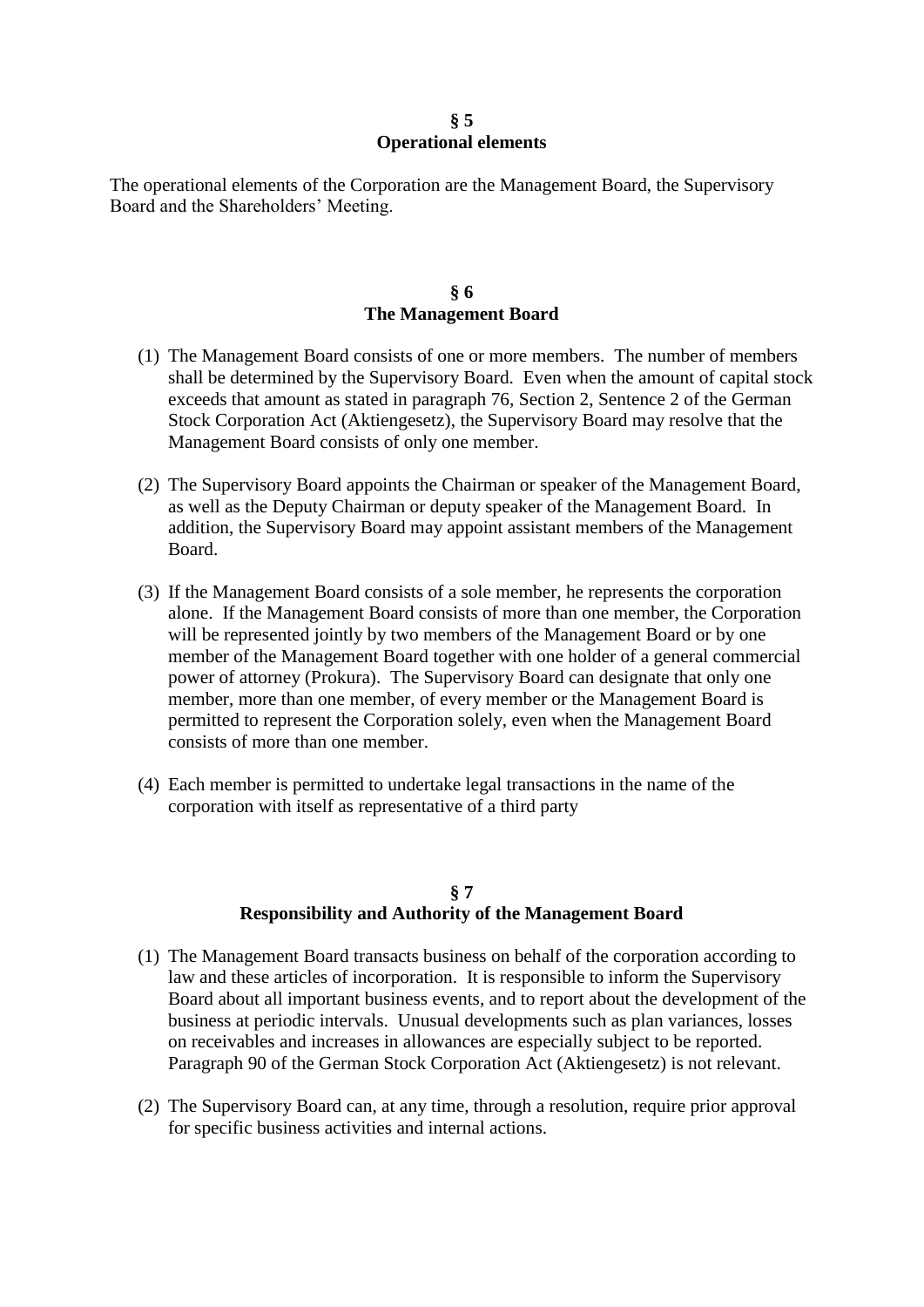### **§ 8 Supervisory Board**

- (1) The Supervisory Board of the corporation consists of three members.
- (2) The members of the first Supervisory Board will be elected for the period up to the end of the first Shareholders' Meeting, which will approve their exculpation for the business year ended December 31, 1988. In addition, the Supervisory Board members will be elected for the period up to the end of the Shareholders' Meeting, who will approve the exculpation for the fourth financial year following the begin of the term of office. The financial year, during which the term of office began, shall not be included. In the case that a member of the Supervisory Board is elected to replace a member who resigned, that member's time in office will correspond to that of the member who resigned. The Shareholders' Meeting can also elect substitute members according to Paragraph 101, Section 3, of the German Stock Corporation Act (Aktiengesetz). In the case that a substitute member replaces a member who resigns, his time in office will end at the next Shareholders' Meeting, at which time a new election shall take place, at latest, however, with the expiration of the time in office of the resigned member.
- (3) Declarations of intentions of the Supervisory Board will be delivered in name of the Supervisory Board by the Chairman, or by the Deputy Chairman if the Chairman is unavailable.
- (4) Members of the Supervisory Board may resign from the Supervisory Board by submitting his resignation in writing to the Management Board and giving a three months notice period to the end of a quarter of the year.
- (5) The members of the Supervisory Board shall be reimbursed for their expenses (including the costs of any value added tax incurred by them in the performance of their office) and receive fixed remuneration payable following the close of the financial year. The remuneration shall amount to  $\epsilon$  20,000.00 for the individual member, twice this amount for the Chairman and 1.5 times this amount for the Deputy Chairman. Members of the Supervisory Board, who were active only for part of the year, receive a prorated amount based on the amount of the year active.

## **§ 9 Chairman and Deputy Chairman**

- (1) After being elected, the Supervisory Board chooses a Chairman and Deputy Chairman from members of this Board
- (2) If the Chairman or Deputy Chairman resign the Supervisory Board before the expiration of their term in office, the Supervisory Board will call, without delay, a new election.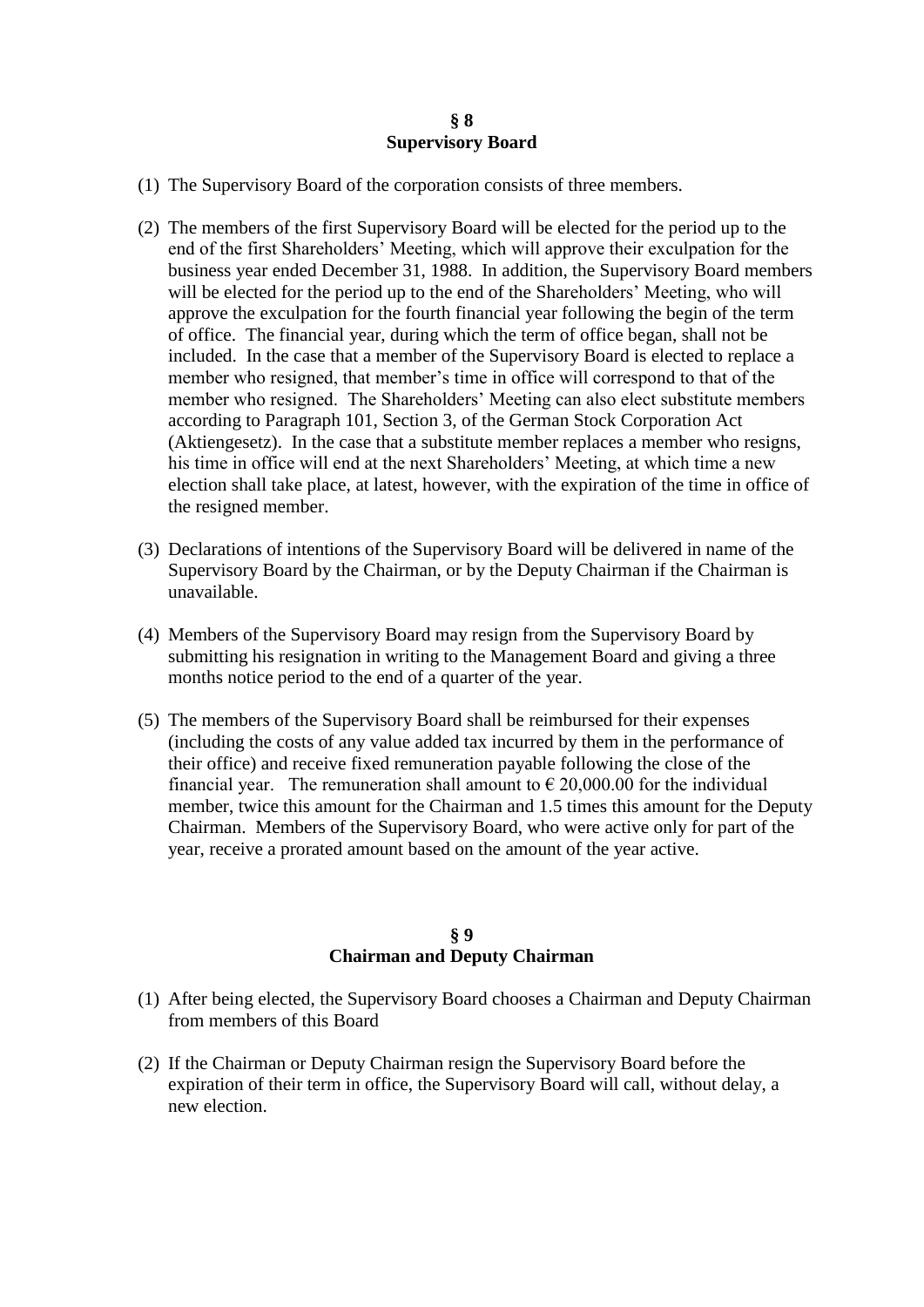## **§ 10 Responsibilities of the Supervisory Board**

- (1) The Supervisory Board shall monitor the operation of the Management Board in all branches of administration according to the law and articles of incorporation.
- (2) The Supervisory Board represents the corporation along with the Management Board in both legal and in non legal matters.
- (3) The Supervisory Board is entitled to alter the article of incorporation if such alterations only relate to the formulation of the text.

## **§ 11 Convocation, adoption of resolutions and logging the resolutions**

- (1) The Chairman or his Deputy convenes meeting with all members of the Supervisory Board according to the applicable law, or whenever the business situation requires. Meetings shall be called in writing (including by telefax or telegraph) or verbally (including telephone). The meeting agenda is to be distributed at the time of convocation.
- (2) The meetings of the Supervisory Board will be conducted by the Chairman of the Supervisory Board or by his Deputy, if the Chairman is unable to attend. The manner of voting will be determined by the Chairman of the meeting.
- (3) The resolutions of the Supervisory Board shall be passed with a simple majority of those voting. In the event of an equality of votes, the vote of the Chairman will determine the outcome.
- (4) It shall be permissible for Supervisory Board meetings to be held, and for resolutions to be passed in writing, by telephone, facsimile or with the assistance of other means of communication, if the Chairman of the Supervisory Board, or by his Deputy, if the Chairman is unavailable, and no member of the Supervisory Board objects to this procedure.
- (5) The meeting and its resolutions are to be written and the minutes of the meeting are to be signed by the Chairman. These minutes will be considered as approved if they are not contradicted, at latest, during the next meeting of the Supervisory Board.
- (6) The members of the Management Board are to be present during the meeting of the Supervisory Board, unless, in specific cases, the Supervisory Board, or the Chairman of the Supervisory Boards, declares else wise.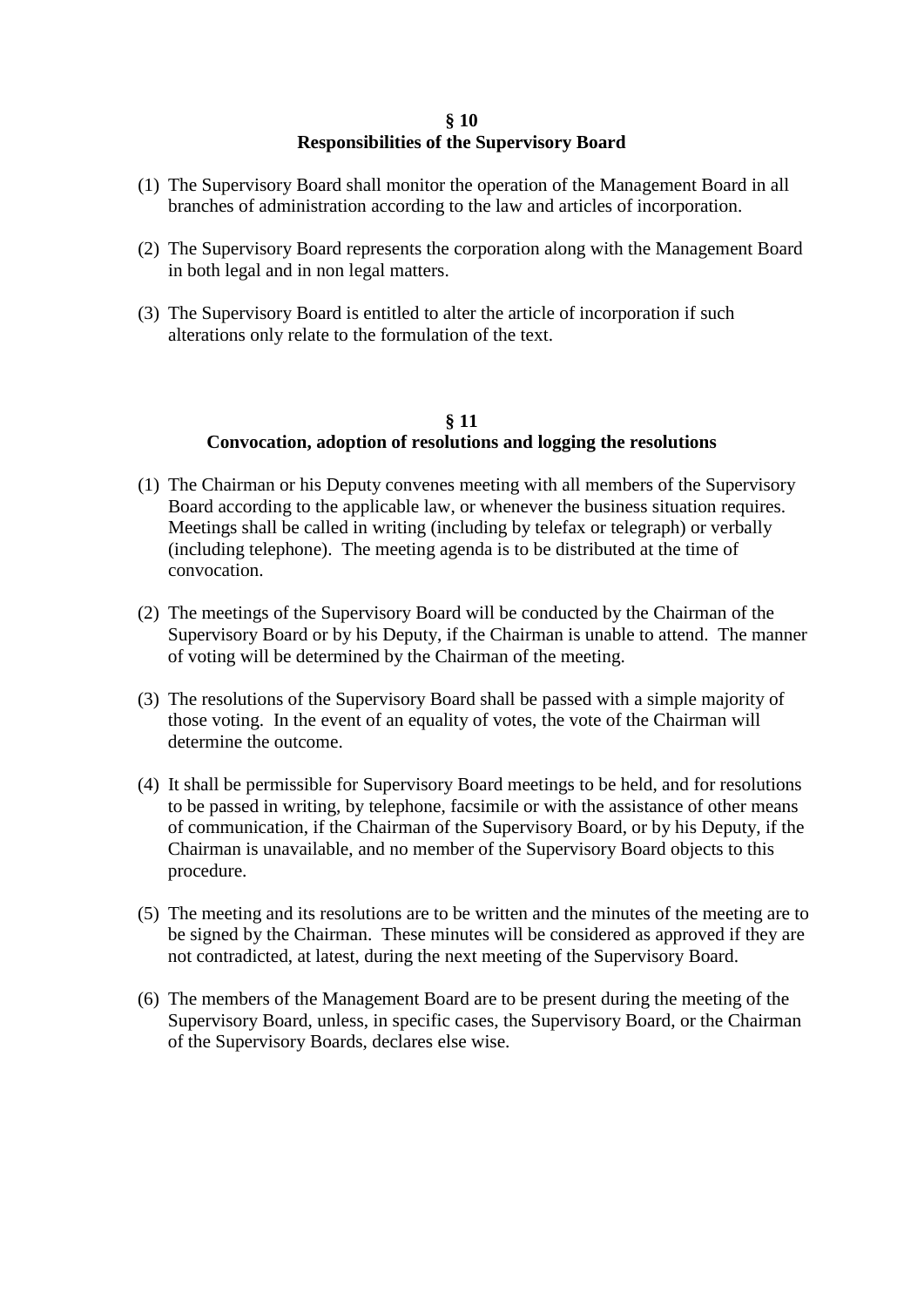## **§ 12 Shareholders' Meeting**

- (1) The Annual Shareholders' Meeting (Ordinary Shareholders' Meeting), which ratifies the actions of the Management and Supervisory Boards, and approves the allocation of unappropriated profits, shall be held within the first eight months of each financial year.
- (2) Extra-ordinary shareholders' meetings shall be called when the interest of the corporation so demands or when the law requires.
- (3) Shareholders' Meetings will take place in Munich or at another city in Germany where a bourse is located.
- (4) The Annual Shareholders' Meeting may be partially or totally recorded by audio or video provided the Management Board agrees to such a recording and the Supervisory Board approves. The recording may be done in such a manner as to allow public dissemination. The method of recording shall be disclosed in the invitation.

## **§ 13 Convening of Shareholders' Meeting, Registration for the Shareholders' Meeting**

- (1) The Shareholders' Meeting will be convened by the Management Board or the Supervisory Board. At the time of the invitation, the agenda for the meeting, as well as the time and location will be announced.
- (2) The Shareholders' Meeting shall be convened at least 30 days prior to the day of the Meeting, unless otherwise regulated by statute. The day of the Shareholders' Meeting and the day of invitation shall not be included in the calculation of the 30-day notice period. The notice period for convening the Meeting shall be extended by the number of days of the registration period (§13 (3))."
- (3) Shareholders who wish to participate and vote at the Shareholders' Meeting must be registered and prove entitlement. Registration and proof of entitlement must arrive at the Corporation's address (to be given in the invitation), at least seven days prior to the meeting (registration day). In case that deadline falls on a Saturday, Sunday, or legal holiday at the Coporation's administrative centre, the deadline is moved back to the last previous workday. A formless written proof of share ownership issued by a instutute administering a share custody account is sufficient proof of entitlement. Proof can also be established for shares not being held in a general custody account by submitting those shares to the Company or a banking institution. The proof of share ownership must correspond to the date of record according to the law of capital companies (Aktiengesetz).

The registration and proof of entitlement must be made in either the German or English language.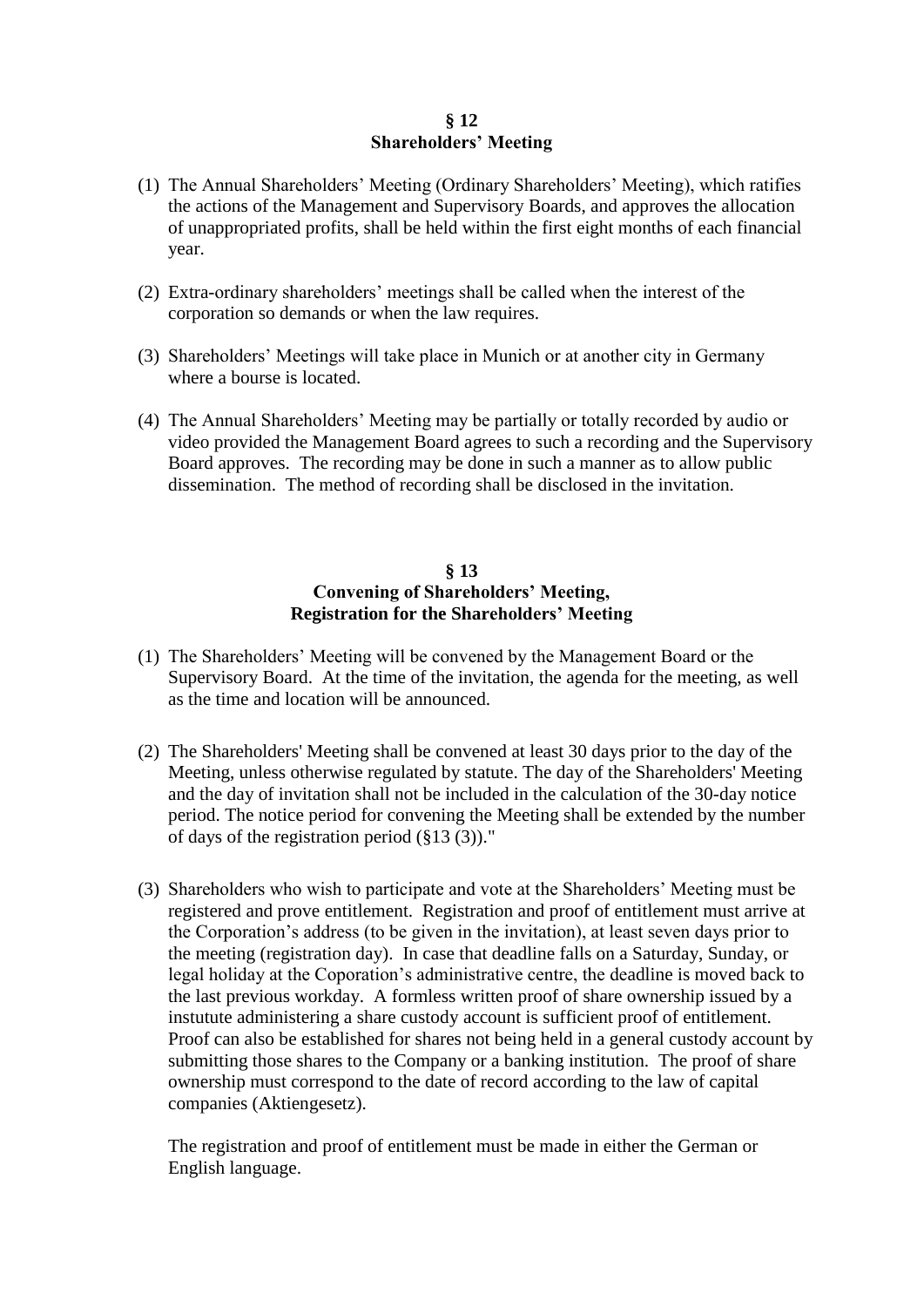(4) The Executive Board is authorized to enable shareholders to take part in the Shareholders' Meeting without being physically present by participating in their place of residence and without an agent and exercise all or parts of their rights entirely or partially by way of online participation. The Executive Board may determine individual aspects regarding the scope and procedure of online participation. The Executive Board is authorized to ensure that shareholders may cast votes without participating in the Shareholders' Meeting either in written form or by means of electronic communication (postal absentee ballot or electronic absentee ballot). It may determine individual aspects of voting by postal absentee ballot or electronic absentee ballot.

# **§ 14 Resolutions during the Shareholders' Meeting**

- (1) Each share shall represent one vote during the Shareholders' Meeting
- (2) Resolutions at the Shareholders' Meeting shall be passed by a simple majority of the votes present, unless otherwise required by law. In cases where the law requires that a resolution be passed by a majority of the capital stock represented at the Meeting, a simple majority of the capital represented shall suffice, unless otherwise required by law.
- (3) Paragraph 2 shall not apply to elections and recalls. The statutory regulations regarding determination of majority shall apply in these cases.

## **§ 15 Chairing the meeting**

- (1) The chairman of the Supervisory Board shall chair the Shareholders' Meeting. In his or her absence, his or her representative shall chair the Meeting. If neither of these individuals can chair the Meeting, the Supervisory Board may designate a third individual to chair the Meeting.
- (2) The Chairman shall preside over the proceedings and decide the order of business and the manner of voting.
- (3) The Chairman has the preogative to limit the length of time for shareholders' questions and speeches as deemed appropriate